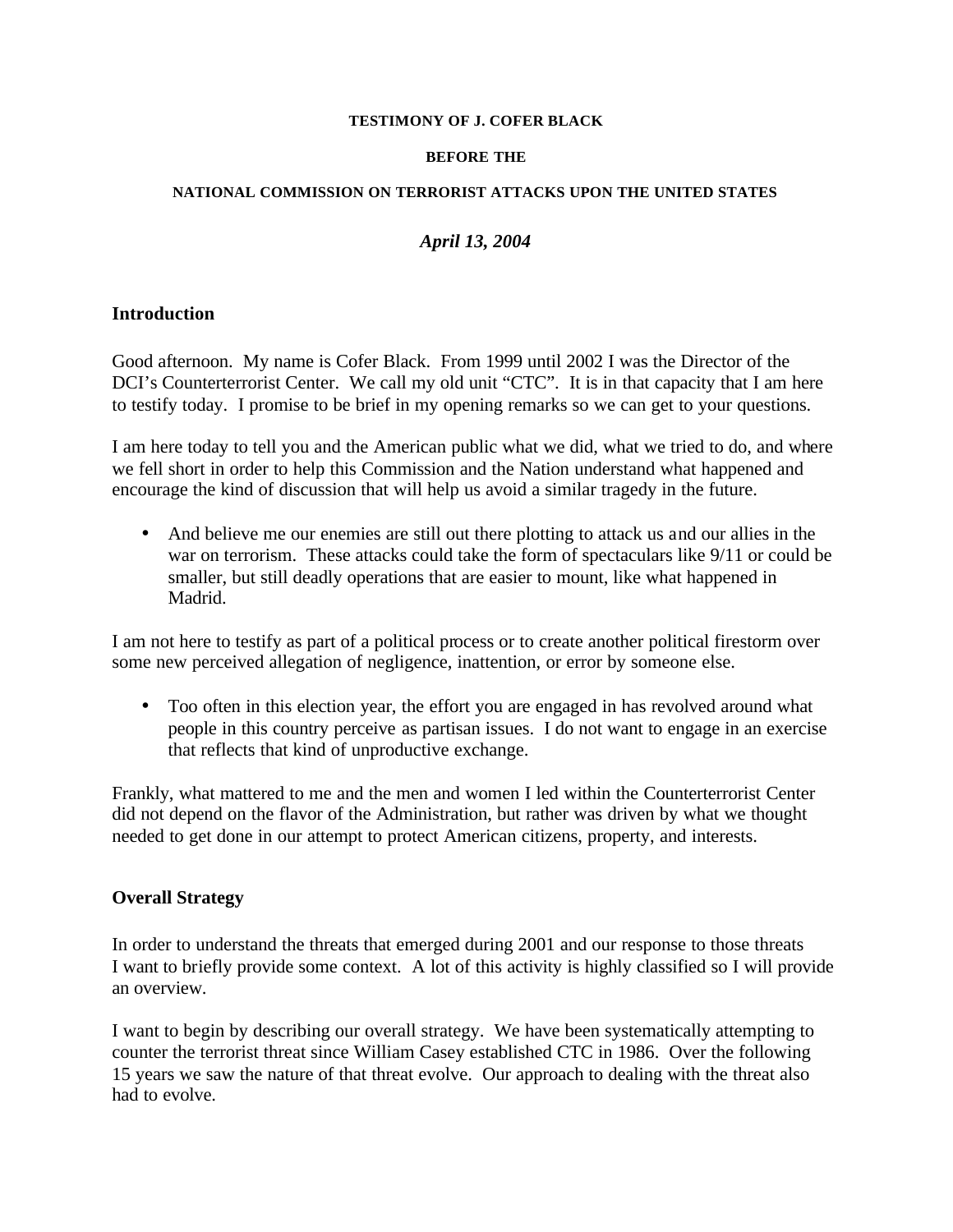By the time I arrived in the summer of 1999, CTC was ready to take the next step in its evolution—to embark on a new, more offensive strategy to deal with the terrorist problem. Our plan had a number of elements:

- First, because terrorism is a global problem, we needed to build a global coalition to work with us to fight the threat. We set out to engage with every liaison service worldwide that was willing to work with us. In some cases, we needed to build up the capabilities of those services, and we did.
- Second, we worked to engage actively with those services that have a regional or semiglobal capability.
- Most importantly, we worked to develop our own operations to advance US CT objectives by penetrating terrorist safehavens and collecting intelligence that would both inform policy and enable our own operations.

Although this was our global strategy, the single issue that overwhelmingly occupied our attention was UBL and al-Qa'ida. The "Plan" we developed to deal with al-Qa'ida involved:

- 1. Disrupting UBL operations. This depended heavily on developing sources of both human and technical intelligence that could give us insights into his plans at the tactical level. This is easy to say, but hard to accomplish.
- 2. Channeling and capturing UBL. This required us to know where UBL was, to develop capture teams, and to find a way to have these two streams of activities intersect at a specific time. All from a distance.
- 3. Psychological operations. Psychological operations are always hard to conduct and hard to measure. But we were trying to drive UBL to areas that might be easier for us to operate in, at the same time that we disrupted his operations. One of our goals was to convince the Taliban that UBL was a liability.
- 4. UBL's lieutenants. Al-Qa'ida is not a one-person show. At the same time we were pursuing UBL, we were also working to develop intelligence on his chief lieutenants in order to conduct operations against them.
- 5. Technical operations. In order to improve our intelligence collection we were working with a variety of partners outside of CTC to develop innovative approaches to dealing with a denied area like Afghanistan.

We continued to refine our approach throughout 2000 and into 2001. Pushing forward with those initiatives that seemed to have promise. But this was a hard and a long-term effort. There were no quick fixes short of invading Afghanistan, and that was determined not to be an option prior to 9/11.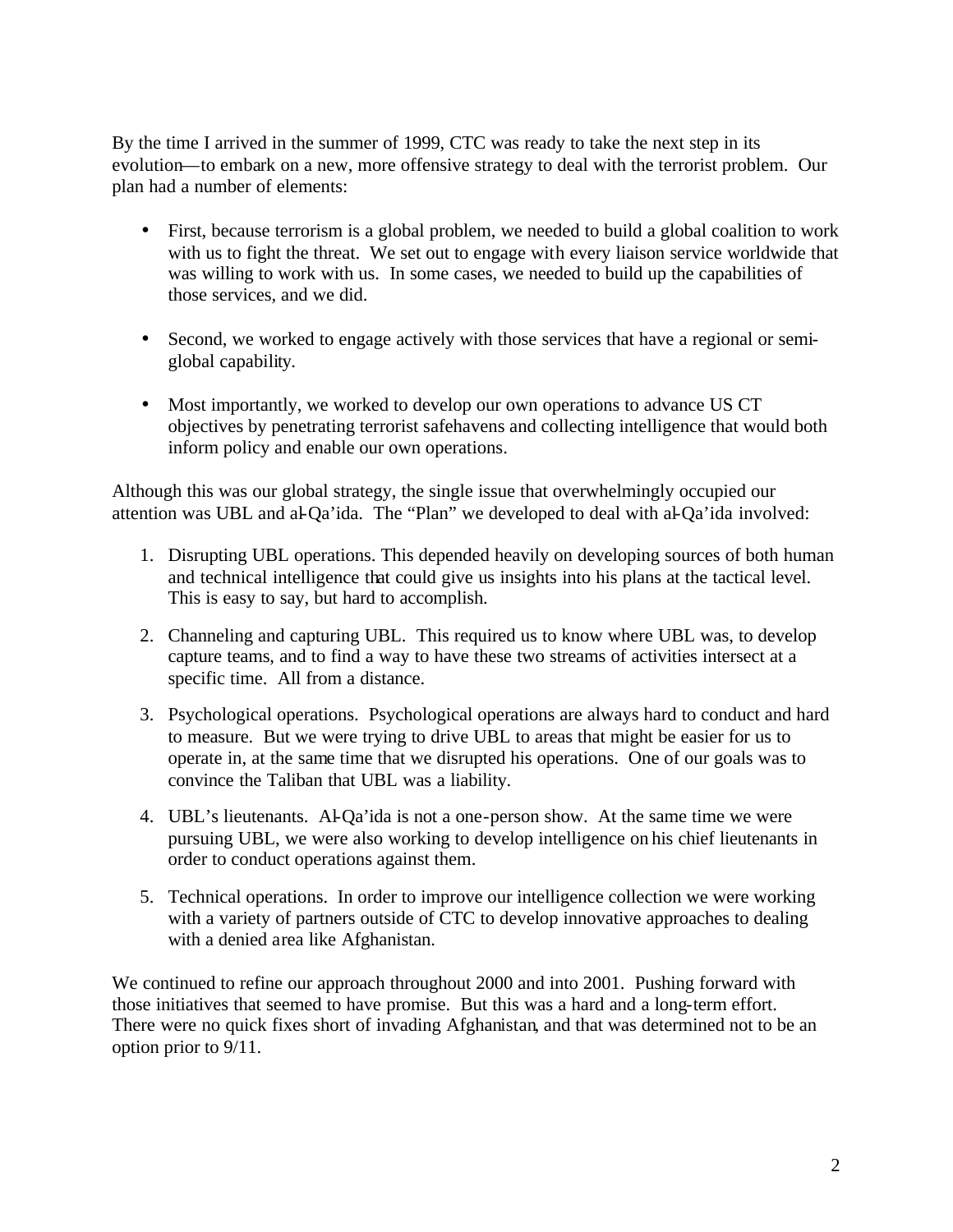• Let me also set the record straight on the Predator. We were interested in a UAV program to improve our operations in Afghanistan as far back as 1999. While I had to live within my budget, CTC was interested in and pushed to develop Predator capabilities. I was convinced that we needed these capabilities and would be able to put them to good use. That said, wanting something does not translate into having it ready to deploy. There were very serious debates over how to proceed, and I object to any notion that CTC—that I—either did not want to develop this capability or that we tried to kill it.

# **Threat & Response in 2001**

2001 started out with many distinct terrorist threads that required our attention. This is also a highly classified area. I will attempt to summarize. CTC was:

- Continuing effort to work with the FBI on the USS Cole attack.
- Working to follow through on a major, multi-country takedown of terrorist cells in SE Asia.
- Responding to a hostage situation in Ecuador.
- Dealing with another hostage crises in the Philippines.

Overshadowing all this was the rising volume of threat reporting. By the summer of 2001 we were seeing:

- An increasing amount of so-called "chatter" alluding to a massive terrorist strike. We were receiving this intelligence not only from our own sources, but also from liaison.
- Human intelligence was providing the same kind of insights.
- Disruption efforts and detentions were also corroborating our concerns about a coming attack.
- None of this, unfortunately, specified method, time, or place. Where we had clues, it looked like planning was underway for an attack in the Middle East or Europe.

At the same time, we were working on two tracks:

- To go after al-Qa'ida, and
- To disrupt the threatened terrorist attacks.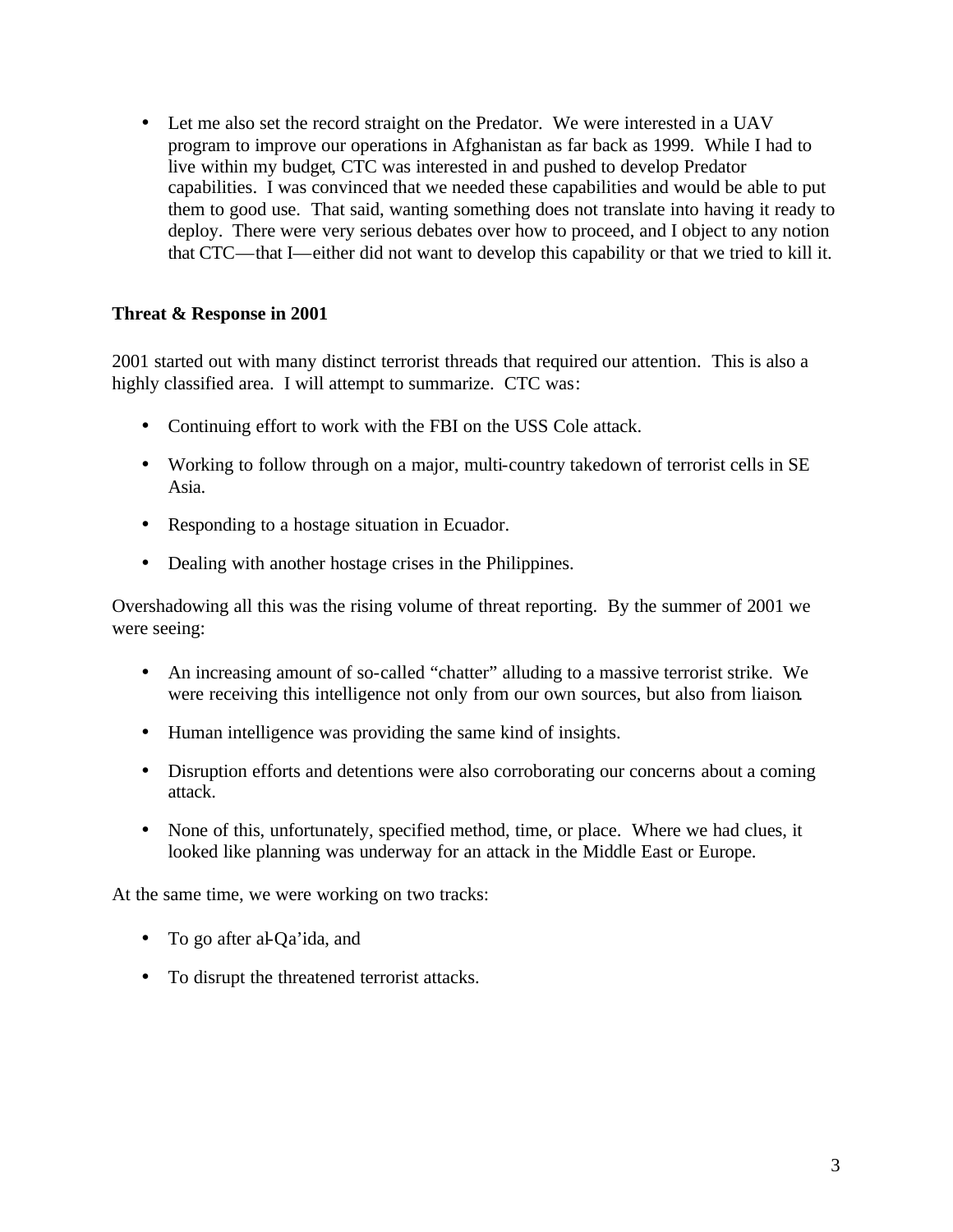In going after the organization, we were doing several things simultaneously:

- First, we had to penetrate the threat—to do this we needed to penetrate both the al-Qa'ida safehaven in Afghanistan and the organization itself to collect better human and technical intelligence on its activities and to understand it well enough to conduct effective operations against it.
- Second, we had to look for opportunities to take down al-Qa'ida cells—with the intelligence we collected we worked to create plans to disrupt or degrade al-Qa'ida. Make no mistake, this was a difficult mission with a low probability for success in the near term.
- Finally, we were developing new capabilities—to enable us to penetrate and take down the organization. These ranged from the Predator to developing new approaches for going after the Afghan safehaven by working with groups within the country and with any cooperative service in neighboring countries. A number of these initiatives were included in the so-called December 2000 "Blue Sky" memo and in follow-on discussions within the CSG process that have been previously discussed by others and in your Staff Statements.

In order to disrupt, we approached almost two-dozen cooperative services to go after UBL-related targets worldwide. At best we were hoping to delay any attack to buy ourselves more time to find out what was planned. We were looking for every opportunity to go on the offensive against al-Qa'ida.

Where we did not have enough information to act, we warned. We produced CIA and Community analyses that examined the heightened threat situation. Your staff statement this morning ran through titles of a number of these documents.

- More broadly, I also want to emphasize that CTC and the Intelligence Community produced significant strategic analysis that examined the growing threat from international jihadist networks and al-Qa'ida. I believe that the record shows that the USG understood the nature of the threat. This understanding was the result of a range of products we produced or contributed to, including:
	- o Personal interaction via participation in the CSG.
	- o Periodic, stand-back assessments on UBL and Sunni extremist-related topics.
	- o Contributing to the annual "Global Patterns of Terrorism".
	- o And, outside the Executive branch, activities such as the DCI's Worldwide Threat Briefings support for the Bremer Commission on Terrorism, and briefings for the HPSCI terrorism subcommittee.

But ultimately, we were not able to stop what happened on 9/11 despite our actions and warnings.